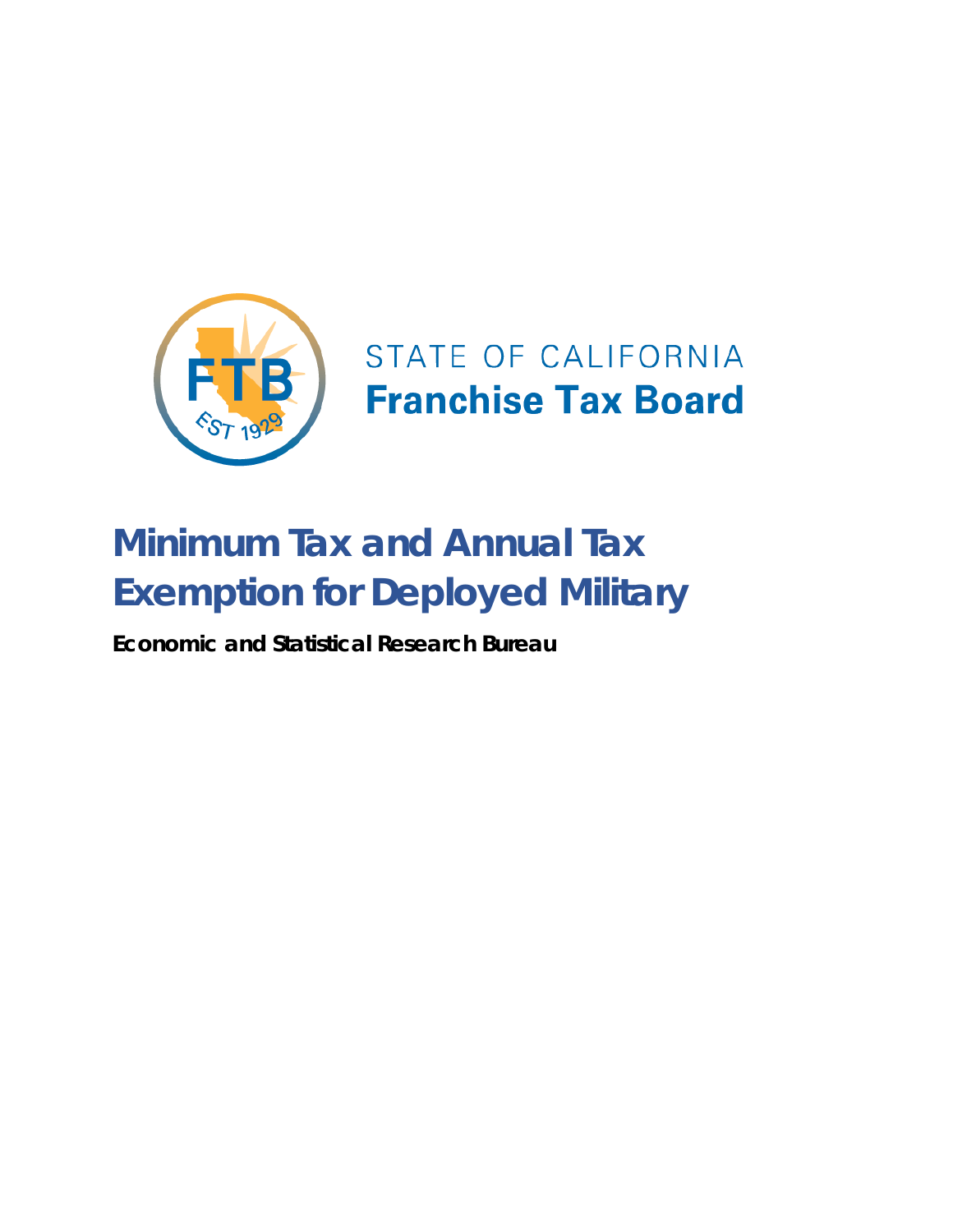#### **Summary of Reporting Requirement**

This report is intended to fulfill the Franchise Tax Board's obligation under Assembly Bill 308 (Chapter 421, Statutes of 2019) which amended Revenue & Taxation Code sections 17941 and 23153 and included language requiring the Franchise Tax Board to annually report by January 1, to the Legislature, the number of corporations and limited liability companies that are small businesses solely owned by a deployed member of the United States Armed Forces in the state, the number of individuals employed by those businesses, and the number of these businesses that closed.

Prepared by the Staff of the Franchise Tax Board STATE OF CALIFORNIA

Members of the Board: Betty T. Yee, Chair Malia M. Cohen, Member Keely Bosler, Member

Executive Officer: Selvi Stanislaus

Published May, 2022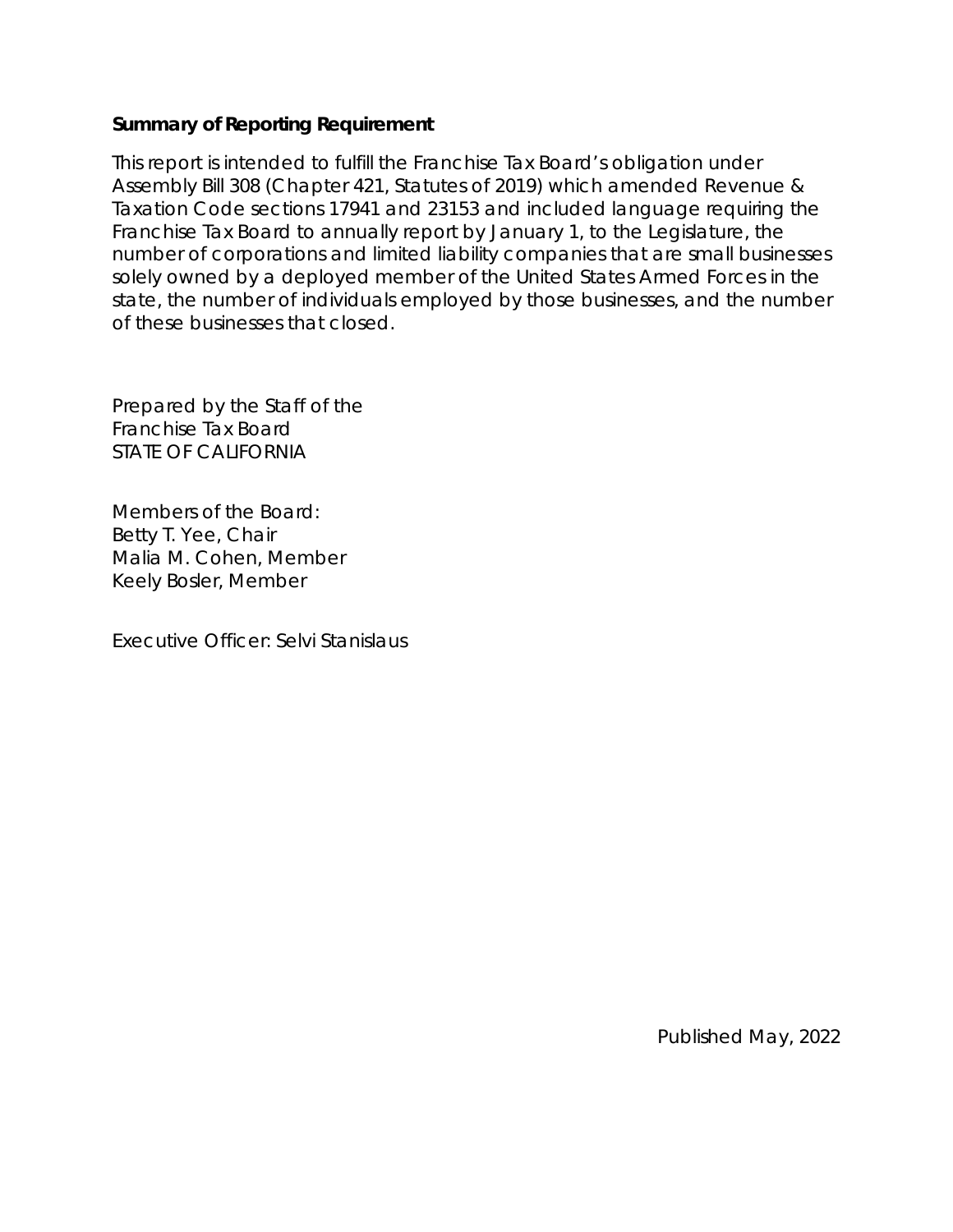#### **Background**

Under Chapter 421 of the Statues of 2019 (AB 308), for taxable years beginning on or after January 1, 2020, and before January 1, 2030, a deployed member of the United States Armed Forces is not required to pay the annual tax or the minimum franchise tax if their small business meets all of the following requirements:

- The business is solely owned by a deployed member of the United States Armed Forces who has been called to active duty or active service during a period when a Presidential Executive order specifies that the United States is engaged in combat or homeland defense. This does not include temporary duty for the sole purpose of training or processing or a permanent change of station.
- The business is a corporation or a limited liability company (LLC) with total income from all sources derived from or attributable to California of two hundred fifty thousand dollars (\$250,000) or less.
- The business is a corporation or an LLC that operates at a loss or has ceased operations.

Under state law, all corporations doing business in California are required to pay a franchise tax equal to 8.84 percent of the corporation's taxable income apportioned to California. In addition, a minimum franchise tax of \$800 is imposed on every corporation that is incorporated in this state, qualified to transact intrastate business in this state, or doing business in this state. The corporation must pay the greater of the franchise tax or the minimum franchise tax. Furthermore, under existing law, every corporation incorporated or doing business in this state qualifies for a first year exemption from the minimum franchise tax (AB 10, Statutes of 1998).

Under state law, every LLC that is organized or doing business in this state is required to pay an annual tax in the amount equal to the minimum franchise tax. In addition, for taxable years beginning on or after January 1, 2021, and before January 1, 2024, every LLC doing business in the state qualifies for a first year exemption from the annual tax (AB 85, Statues of 2020).

This report is intended to fulfill the reporting requirements mandated by Chapter 421of the Statues of 2019 (AB 308) for the January 1, 2021, and the January 1, 2022, report years.